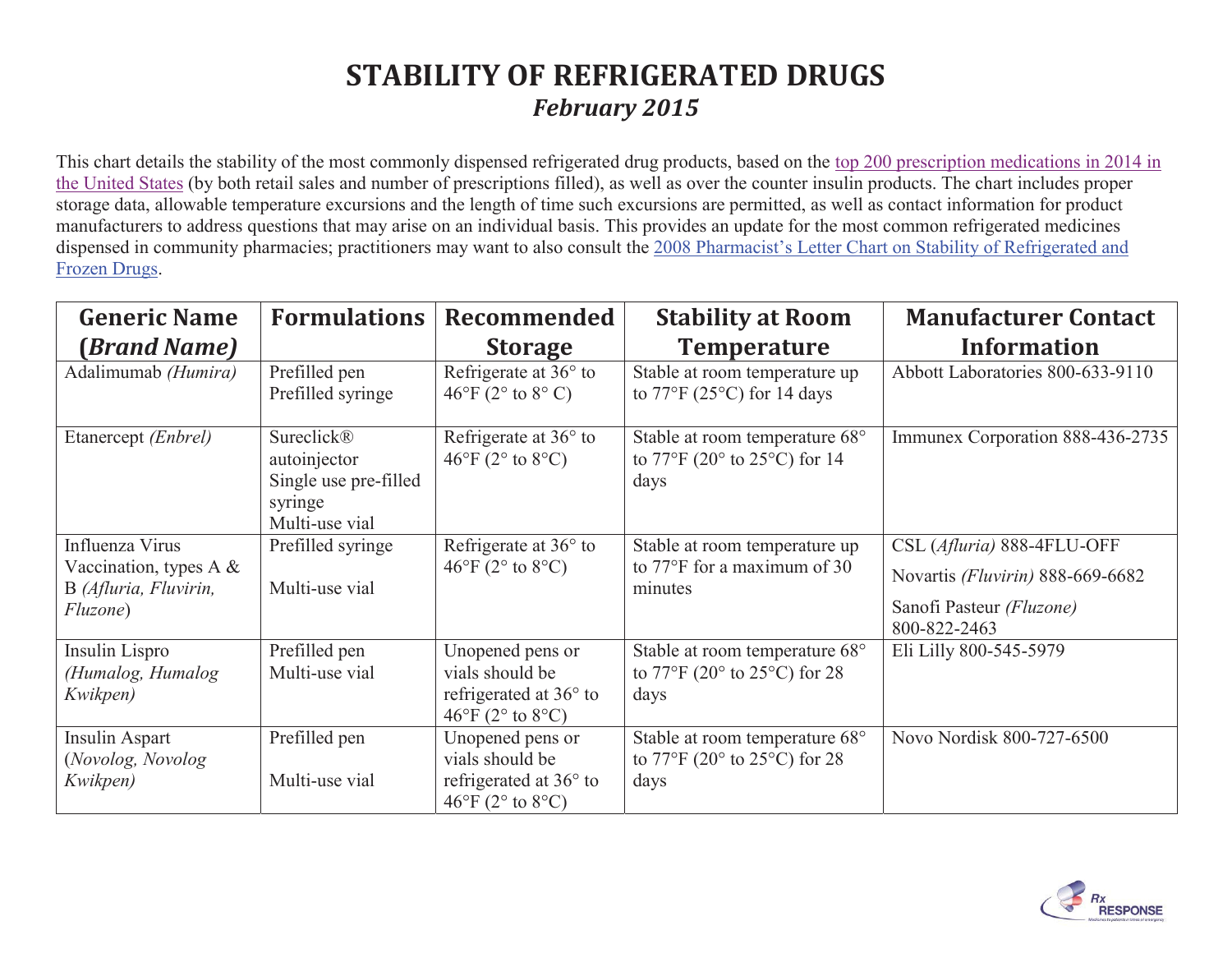| <b>Generic Name</b>                                         | <b>Formulations</b>             | Recommended                                                                                                     | <b>Stability at Room</b>                                                                                                                                                                                                                                                   | <b>Manufacturer Contact</b>                                                                          |
|-------------------------------------------------------------|---------------------------------|-----------------------------------------------------------------------------------------------------------------|----------------------------------------------------------------------------------------------------------------------------------------------------------------------------------------------------------------------------------------------------------------------------|------------------------------------------------------------------------------------------------------|
| (Brand Name)                                                |                                 | <b>Storage</b>                                                                                                  | <b>Temperature</b>                                                                                                                                                                                                                                                         | <b>Information</b>                                                                                   |
| <b>Insulin Glulisine</b><br>(Apidra, Apidra<br>Solostar)    | Prefilled pen<br>Multi-use vial | Unopened pens or<br>vials should be<br>refrigerated at 36° to<br>$46^{\circ}$ F (2 $^{\circ}$ to $8^{\circ}$ C) | -Vial, Pens: Stable at room<br>temperature up to $77^{\circ}$ F (25°C)<br>for 28 days<br>- <i>External pump</i> , <i>infusion bag:</i><br>Stable at room temperature up<br>to $77^{\circ}$ F (25 $^{\circ}$ C) for 48 hours                                                | Sanofi-Aventis US 800-981-2491                                                                       |
| Regular Insulin<br>(Humulin R, Novolin R)                   | Multi-use vial                  | Unopened vials should<br>be refrigerated at 36°<br>to $46^{\circ}$ F ( $2^{\circ}$ to $8^{\circ}$ C)            | -Humulin R: stable at room<br>temperatures less than 86°F<br>$(30^{\circ}C)$ for 28 days<br>-Novolin R: stable at room<br>temperatures less than 77°F<br>$(25^{\circ}C)$ for 42 days                                                                                       | Eli Lilly ( <i>Humulin R</i> )<br>800-545-5979<br>Novo Nordisk (Novolin R)<br>800-727-6500           |
| NPH Insulin (Humulin<br>N, Humulin N Kwikpen,<br>Novolin N) | Prefilled pen<br>Multi-use vial | Unopened pens or<br>vials should be<br>refrigerated at 36° to<br>$46^{\circ}$ F (2° to 8°C)                     | -Humulin N Vial: stable at room<br>temperatures less than 86°F<br>$(30^{\circ}C)$ for 28 days<br>-Humulin N Kwikpen:<br>stable at room temperatures<br>86°F (30°C) for 14 days<br>-Novolin N: stable at room<br>temperatures less than 77°F<br>$(25^{\circ}C)$ for 42 days | Eli Lilly (Humulin N, Humulin N<br>Kwikpen) 800-545-5979<br>Novo Nordisk (Novolin N)<br>800-727-6500 |
| Insulin glargine<br>(Lantus, Lantus<br>Solostar, Toujeo)    | Prefilled pen<br>Multi-use vial | Unopened pens or<br>vials should be<br>refrigerated at 36° to<br>46°F (2° to 8°C)                               | Stable at room temperatures<br>less than 86°F (30°C) for 28<br>days                                                                                                                                                                                                        | Sanofi-Aventis US 800-981-2491                                                                       |
| Insulin detemir<br>(Levemir, Levemir<br>Flextouch           | Prefilled pen<br>Multi-use vial | Unopened pens or<br>vials should be<br>refrigerated at 36° to<br>46°F (2° to 8°C)                               | Stable at room temperatures<br>less than 86°F (30°C) for 42<br>days                                                                                                                                                                                                        | Novo Nordisk 800-727-6500                                                                            |

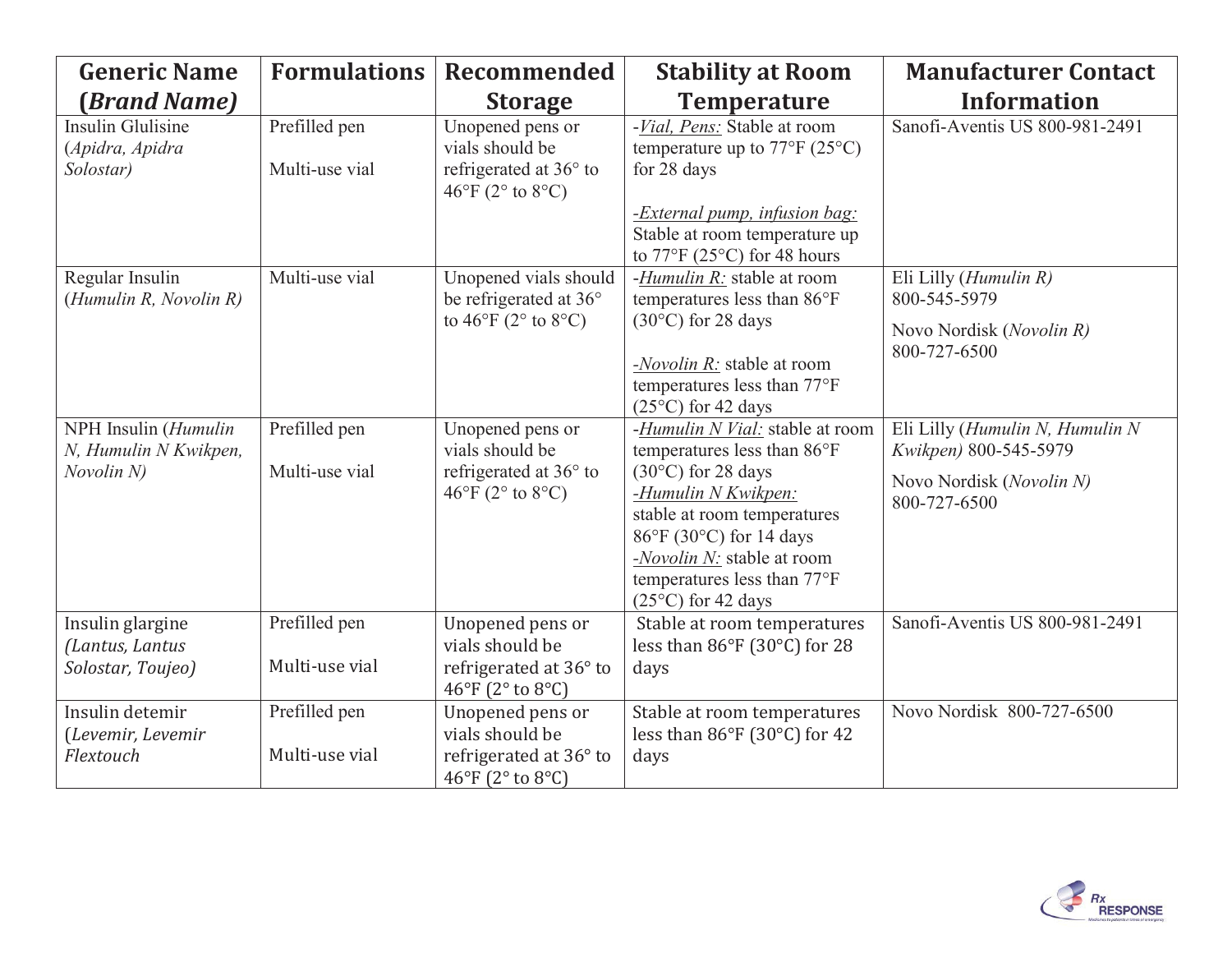| <b>Generic Name</b>                                                                                            | <b>Formulations</b>             | <b>Recommended</b>                                                                                           | <b>Stability at Room</b>                                                                                                                                                                                                                                                  | <b>Manufacturer Contact</b>                                                                                                                                                                                                          |
|----------------------------------------------------------------------------------------------------------------|---------------------------------|--------------------------------------------------------------------------------------------------------------|---------------------------------------------------------------------------------------------------------------------------------------------------------------------------------------------------------------------------------------------------------------------------|--------------------------------------------------------------------------------------------------------------------------------------------------------------------------------------------------------------------------------------|
| (Brand Name)                                                                                                   |                                 | <b>Storage</b>                                                                                               | <b>Temperature</b>                                                                                                                                                                                                                                                        | <b>Information</b>                                                                                                                                                                                                                   |
| 30% insulin aspart, $70\&$<br>insulin aspart protamine<br>(Novolog Mix 70/30,<br>Novolog Mix 70/30<br>Flexpen) | Prefilled pen<br>Multi-use vial | Unopened pens or<br>vials should be<br>refrigerated at 36° to<br>46°F (2° to 8°C)                            | -Vial: stable at room<br>temperatures less than 86°F<br>$(30^{\circ}C)$ for 28 days<br>- <i>Flexpen</i> : stable at room<br>temperatures $86^{\circ}$ F (30°C) for<br>14 days                                                                                             | Novo Nordisk 800-727-6500                                                                                                                                                                                                            |
| 25% insulin lispro, 75%<br>insuin lispro protamine<br>(Humalog mix $75/25$<br>vial, Humalog 75/25<br>Kwikpen)  | Prefilled pen<br>Multi-use vial | Unopened pens or<br>vials should be<br>refrigerated at 36° to<br>46°F (2° to 8°C)                            | -Vial: stable at room<br>temperatures less than 86°F<br>$(30^{\circ}C)$ for 28 days<br>-Kwikpen: stable at room<br>temperatures $86^{\circ}$ F (30°C) for<br>10 days                                                                                                      | Eli Lilly 800-545-5979                                                                                                                                                                                                               |
| 70% NPH, 30% Regular<br>(Humulin 70/30 vial,<br>Humulin 70/30<br>Kwikpen, Novolin 70/30<br>vial)               | Prefilled pen<br>Multi-use vial | Unopened pens or<br>vials should be<br>refrigerated at 36° to<br>46°F (2° to 8°C)                            | -Humulin 70/30 Vial: stable at<br>room temperatures less than<br>86°F (30°C) for 28 days<br>-Humulin 70/30 Kwikpen:<br>stable at room temperatures<br>86°F (30°C) for 10 days<br>-Novolin 70/30 vial: stable at<br>room temperatures less than<br>77°F (25°C) for 42 days | Eli Lilly (Humulin 70/30, Humulin<br>70/30 Kwikpen) 800-545-5979<br>Novo Nordisk (Novolin 70/30)<br>800-727-6500                                                                                                                     |
| Latanoprost<br>(Xalatan)                                                                                       | Ophthalmic<br>Solution          | Prior to dispensing<br>or using, unopened<br>bottles should be<br>refrigerated at 36° to<br>46°F (2° to 8°C) | Unopened bottles are stable<br>up to 104°F for no more than<br>8 days. After first use, opened<br>bottles can be stored at room<br>temperature 77°F (25°C) for<br>42 days                                                                                                 | Pfizer (Xalatan) 800-438-1985<br>Generic Manufacturers of<br>Latanoprost:<br>-Akorn 800-579-8327<br>-Apotex 877-427-6839<br>-Bausch & Lomb 800-553-5340<br>-Greenstone 800-447-3360<br>$-Mylan$ 800-796-9526<br>-Sandoz 800-525-8747 |

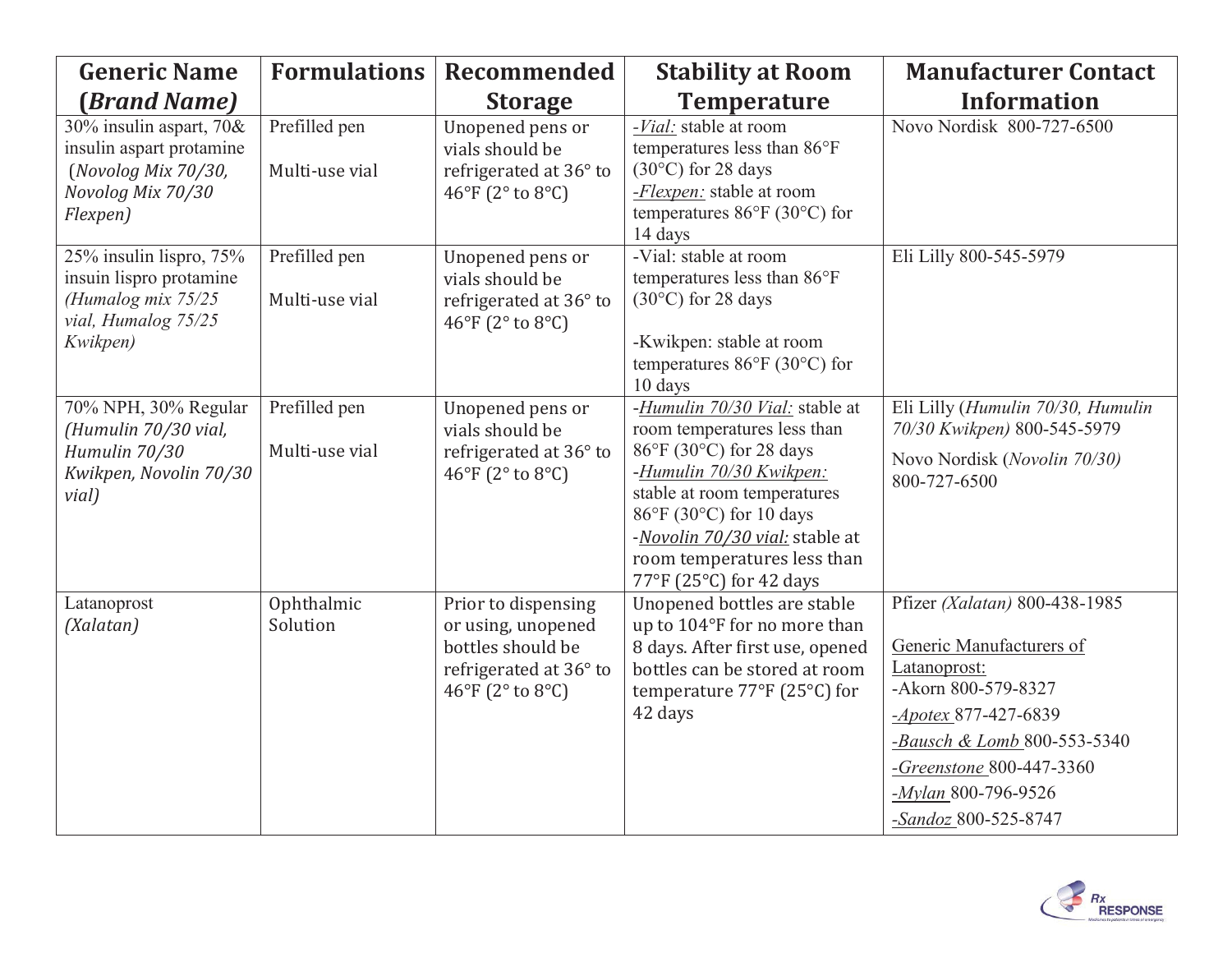| <b>Generic Name</b>                                          | <b>Formulations</b> | <b>Recommended</b>                                                                                                                                                                                                                                               | <b>Stability at Room</b>                                                                                                                               | <b>Manufacturer Contact</b>    |
|--------------------------------------------------------------|---------------------|------------------------------------------------------------------------------------------------------------------------------------------------------------------------------------------------------------------------------------------------------------------|--------------------------------------------------------------------------------------------------------------------------------------------------------|--------------------------------|
| (Brand Name)                                                 |                     | <b>Storage</b>                                                                                                                                                                                                                                                   | <b>Temperature</b>                                                                                                                                     | <b>Information</b>             |
| Liraglutide<br>(Victoza)                                     | Prefilled pen       | Unopened pens or<br>can be refrigerated at<br>36° to 46°F (2° to<br>8°C). Opened pens<br>can be refrigerated<br>36° to 46°F (2° to<br>8°C) for 30 days or<br>stored at controlled<br>room temperature<br>between 59 to 86°F<br>$(15-30^{\circ}C)$ for 30<br>days | Pens can be stored at a<br>controlled room temperature<br>between 59 to 86°F (15-30°C)<br>for 30 days                                                  | Novo Nordisk 800-727-6500      |
| Etonogestrel/Ethinyl<br>Estradiol Vaginal Ring<br>(Nuvaring) | Vaginal ring        | Unopened rings<br>should be<br>refrigerated at 36° to<br>46°F (2° to 8°C).                                                                                                                                                                                       | Can be stored at room<br>temperature up to $77^{\circ}$ F (25 <sup>o</sup> C)<br>for 112 days<br>Excursions are permitted<br>from 59-86°F $(15-30$ °C) | Merck 800-444-2080             |
| Glatiramer Acetate<br>(Copaxone)                             | Prefilled syringe   | Refrigerate at 36° to<br>46°F (2° to 8°C).                                                                                                                                                                                                                       | Stable at room temperature of<br>59-86°F (15-30°C) for 30 days                                                                                         | Teva Neuroscience 888-838-2872 |
| Interferon beta-1-a<br>(Rebi f)                              | Prefilled syringe   | Refrigerate at 36° to<br>46°F (2° to 8°C).                                                                                                                                                                                                                       | Stable at room temperature<br>below $77^{\circ}$ F (25°C)                                                                                              | Pfizer 800-435-1935            |

## **Sources:**

1. Amgen . Enbrel® (etanercept) Storage Information. Proper Storage of Enbrel. 2015. Available at http://www.enbrel.com/store-ENBREL.jspx. Accessed February 23, 2015.

2. AbbVie Corportation. Humira Product Monograph. Part III: Consumer Information. January 17, 2014. Available at http://www.abbvie.ca/content/dam/abbviecorp/ca/english/docs/HUMIRA\_PI\_EN.pdf. Accessed February 23, 2015.

3. Wyman M J. Cleveland Clinic Pharmacotherapy Update, Department of Pharmacy. Influenza Vaccine 2010-2011 Update. June 2010. Available at https://www.clevelandclinicmeded.com/medicalpubs/pharmacy/pdf/Pharmacotherapy\_XIII-3.pdf. Accessed February 23, 2015

4. Kristensen D. PATH Vaccine and Pharmaceutical Technologies Group. Summary of Stability Data for Licensed Vaccines. . November 29, 2012. Available at http://www.path.org/publications/files/TS\_vaccine\_stability\_table.pdf. Accessed February 23, 2015

5. Eli Lilly and Company. Humalog. Highlights of Prescribing Information. November 14, 2013. Available at http://pi.lilly.com/us/humalog-pen-pi.pdf. Accessed February 25, 2015

6. Novo Nordisk. Food and Drug Administration New Drug Application. NovoLog® Insulin aspart (rDNA origin) injection. 2006. Available at http://www.fda.gov/ohrms/dockets/ac/06/briefing/2006-4254b\_13\_04\_KP%20InsulinAspartFDAlabel102005.pdf. Accessed February 25, 2015

7. Sanofi-Aventis U.S.. Apidra. Prescribing Information. May 2014. Available at http://products.sanofi.us/apidra/apidra.html. Accessed February 25, 2015

8. Food and Drug Administration, Division of Drug Information. Emergency Preparedness Information. Information Regarding Insulin Storage and Switching Between Products in an Emergency. July 10, 2013. Available at http://www.fda.gov/Drugs/EmergencyPreparedness/ucm085213.htm. Accessed February 25, 2015

9. Eli Lilly and Company. Humulin R®. Information for the Physician. March 9, 2013. Available at http://pi.lilly.com/us/humulin-r-pi.pdf. Accessed February 25, 2015